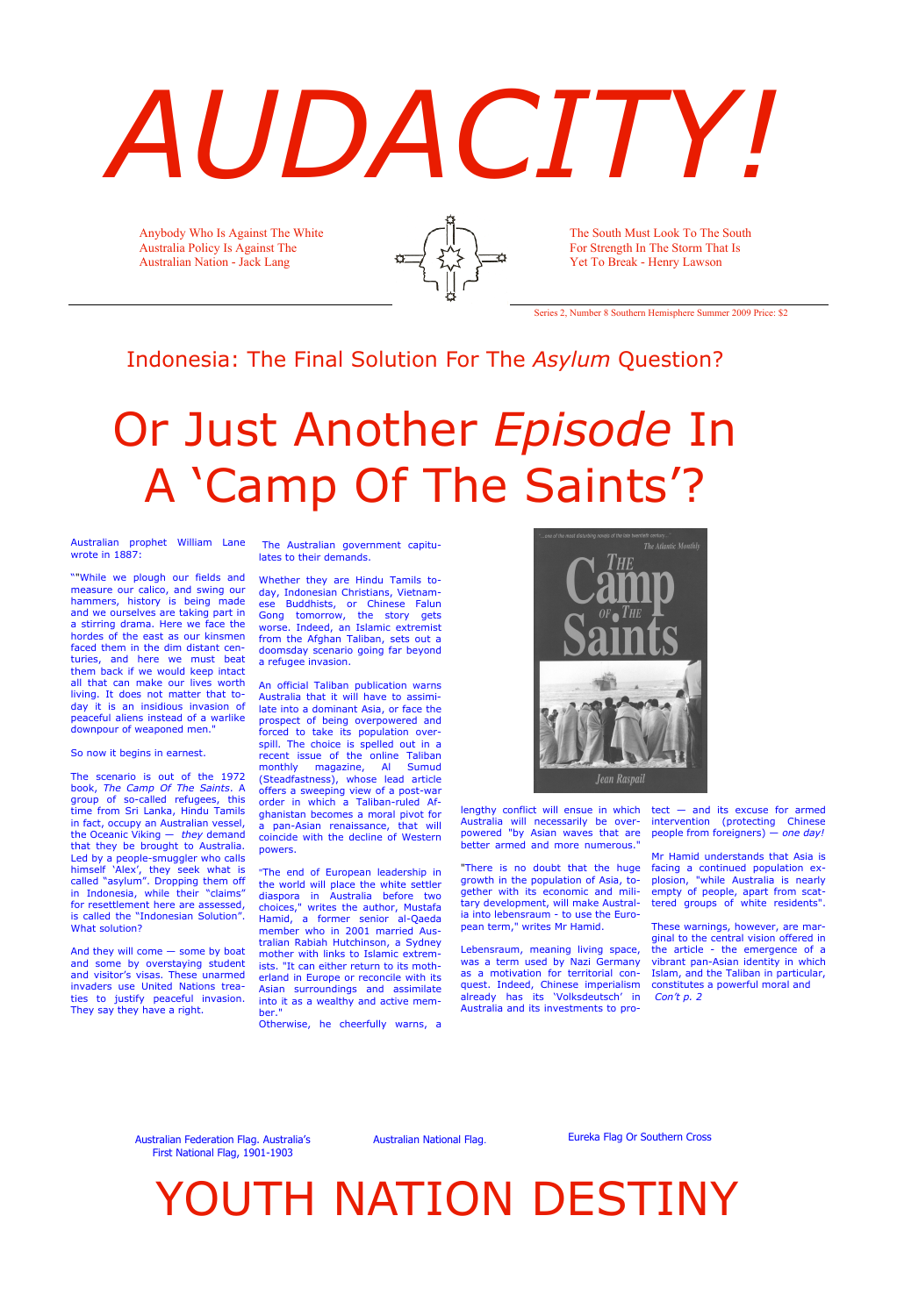*Drugs, Despair, Deliverance: Operation Osterley*, by seasoned patriot, Perry Jewell, is a *must-read* for all parents with a drug dependent child, or for all young people challenged by drugs. It makes a strong call for war on the drug criminals, for parental rights over young addicts and for a new strategy to cure the scourge. Price: \$20 from P.O. Box 7799 Mail Centre Toowoomba 4351

Australia First promotes this book.

### *Cont'd from p. 1*

cultural force, but not an exclusive one. Its emphasis on pan-Asian political identity, rather than a pan-Islamic identity, sets it apart from the usual al-Qaeda ideology.

The Taliban article does not call for jihad, although it hints at the possibility of "peaceful Islamic expansion" and the linchpin role in the "Asian Age", as the author terms it, is ceded to non-Islamic China.

It all sounds like something that liberal termite Donald Horne said in his *The Lucky Country (1964): either we* can assimilate into Asia peacefully, or they'd do it by force. Yet, if you thought of an 'Asian peril' - well, you were just some sort of bigot!

#### **An Invasion**

There are some 16 million "recognised" (by the United Nations) refugees, whereas there are probably some 116,000.000!

Where will these 'people' go? Where can they go? Why should any country (except their home country) accept them?! Australia First declares — *not here, not now, not ever!*

In the last decade or so, almost 150,000 'asylum seekers' have arrived in Australia by boat, by government invitation, by stealth. They have moved into generous social welfare and obtained public housing at the expense of the Australian people. Churches have given them pocket money and for those who *do work*  — industries have given them jobs.

They turn up even in country towns to bust our culture and way of life. The litany of liberals cum psalm singers may be deluded into believing that Australia is the land of milk and honey - the promised land. Australia First says that this manna does not come from heaven, but at the Australian people's expense.

### **What Should Australia Do About Refugees?**

In October-November, Australia was confronted with a major refugee political crisis. There were the Oceanic Viking Tamils, who should have been returned to Sri Lanka by force, people who will turn up in Australia as legalised "asylum seekers". Australia should have returned them to Sri Lankan waters, placed these folks upon longboats within sight of land and with provisions — and let them row home!

But no Australian politician will do this. Why? Because they know what's coming and they simply have decided to allow future generations to address these questions whilst they enjoy their pension plan.

#### **A Policy For Survival**

The boats are the graphic illustration of Australia's loss of sovereignty. At present, most 'asylum seekers' do not come by boat but certainly in the future — they will. The scientists predict climate change refugees and we can envisage a massive out-pouring as a



result of overpopulation in Asia and the Pacific and warfare in the Middle East and the Indian sub-continent. The numbers will run into the millions and many will take to boats. Australia First would reject United Nations treaties on refugees and asylumseeking. We are not asylum inmates. This is our country. We aim to keep it.

Repudiating these treaties means we must repudiate other things. Anyone who hijacks a ship is a pirate and we would treat him as one. And more. There is the law of the sea and the lore of the sea. So called asylum seekers should in the future be grateful we will have the generosity to turn their boats homeward, fully provisioned. They will get a single unequivocal warning. If they *then* decide to call the bluff of the Nation, *'grapeshot' will follow.* The survivors

in the water, being proclaimed *unlawful combatants* (whether armed or unarmed) *could if we choose*, be left to Davey Jones's locker.

Any foreign state which thereafter denounces our policy (because they scheme to use these refugees as a battering ram) and calls the Nation to the test, would be answered by our proclamation that we would militarily resist them over this question of independence and sovereignty. There is no other choice.

Because this is our homeland, no mad Talibanist who is cuddling up to China for an Asian renaissance will be deporting us to Europe where we *no longer belong*. We created this country. We know that Asia knew of this land, but until our blood sweat and tears made it a modern state — they were not interested.

*The Camp Of The Saints* told us that the masses of desperate, deprived and then deranged invaders who will knock at the door of the rich "white" countries will not care whether we like them or not, resist them or not, share with them or not. They will aim to take all we have and probably kill us in the decades-long process. It is all a matter of survival!

> The Old Testament says that the sun shines on both the righteous and the unrighteous. It is the determination of Australia First that the asylum seekers will not become Australia's sunset.

### Asylum Seekers, Asylum Providers, Asylum Inmates

The lunatics have taken over the asylum. In the old days, any rathouse had its Jesus, and its Peters, Pauls and Marys, but now they are out and about and redemption is at hand.

Listen to them. As in the *Camp Of The Saints*, the refugee invaders are welcomed by the messianic saviours here to redeem us all.

For rented tool, Ian Rintoul, of the Refugee Action Coalition, clitoris clippers and Moslem fanatics will bring on the Trotskyite communist revolution.

For the Greens Party, the preservation of every speaking biped is more vital than preserving koalas, echidnas and the Murray Darling Basin. No limits on numbers.

For John Pilger, celebrated liberal film-maker, the saturation of Australia and New Zealand with Asia's teeming millions is a fulfilment of a moral revolution that establishes fairness for all.

For what a newspaper called a "well organized group of urban professionals running an underground for refugees", we can see a today's *Weatherman in a suit* waging a culture and class war from above. When asked how these asylum seekers will be housed and fed, he replies "let them eat cake." There is no self-awareness — the refugees take and take and eventually will take their town-houses too.

For Lt. General Sanderson, a former Governor of Western Australia, there is the vision of an Australia as an open-to-new-things society, one fresh and forward looking. Will they fornicate and defecate on the floors of his Gothic mansion?

For Ross Garnaut, the economist, there is a larger market and an opportunity to get non union labour.

For the Reverend Tim Costello, in a line almost out of The Camp Of The Saints, "we are all boat people now", we can all live the suffering together, nailing ourselves up to the Cross of Compassion.

For Fred Nile, Christian crusader, we should exclude the Hindus and Moslems, but stock up on Christians from the Middle East and disliked converted Christians from Hindu India. That means bigger Church attendances, more loot.

For John Ackland, legal commentator, asylum seekers are the proof that the legal system can extend itself in providing proper and moral

outcomes. If he likes this rule of law so much —then check it out in the former African colonies, old boy!

For refugee advocates like Marion Le, it is a big square up for a part Chinese girl who just didn't fit.

For Prime Minister KRudd, who favours exploding out the population to 50 millions, there was the terrible tale of how Jewish 'refugees' from Nazism and fascism weren't allowed in back in 1939. So we make up for that, by cutting our throats as Jews did at Masada.

Australia suffers from a type of Political AIDS, a disease that debilitates any resistance to the agencies of death.

The aim of the *asylum inmates* always was to murder off White Australia. Why? The old reality did not allow for a utopian moral delusion.

Look at thine works! That which ye have wrought was by virtue of that which ye sought!

Whatever the wrongs of the old Africa, they worked to install murderers and corruption in place of white rule. That was an earlier cause for the *very same* lunatics. Then the *same lunatics* moved on to Land Rights for Australia's Aborigines. They gave the Aborigines *nothing save alcohol* (something once forbidden) and *promises of wealth*, but abandoned that cause for the asylum seeker sickness. Will Aborigines have the right to oppose 'asylum for all'? Like whites, they lose too!

The path to hell is paved with good intentions.





John Pilger: another rented tool. No flies on him as he opens Pandora's Box.

No more happy-endings for would-be Cinderellas. Australia cannot afford any longer to massage liberal egos and consciences!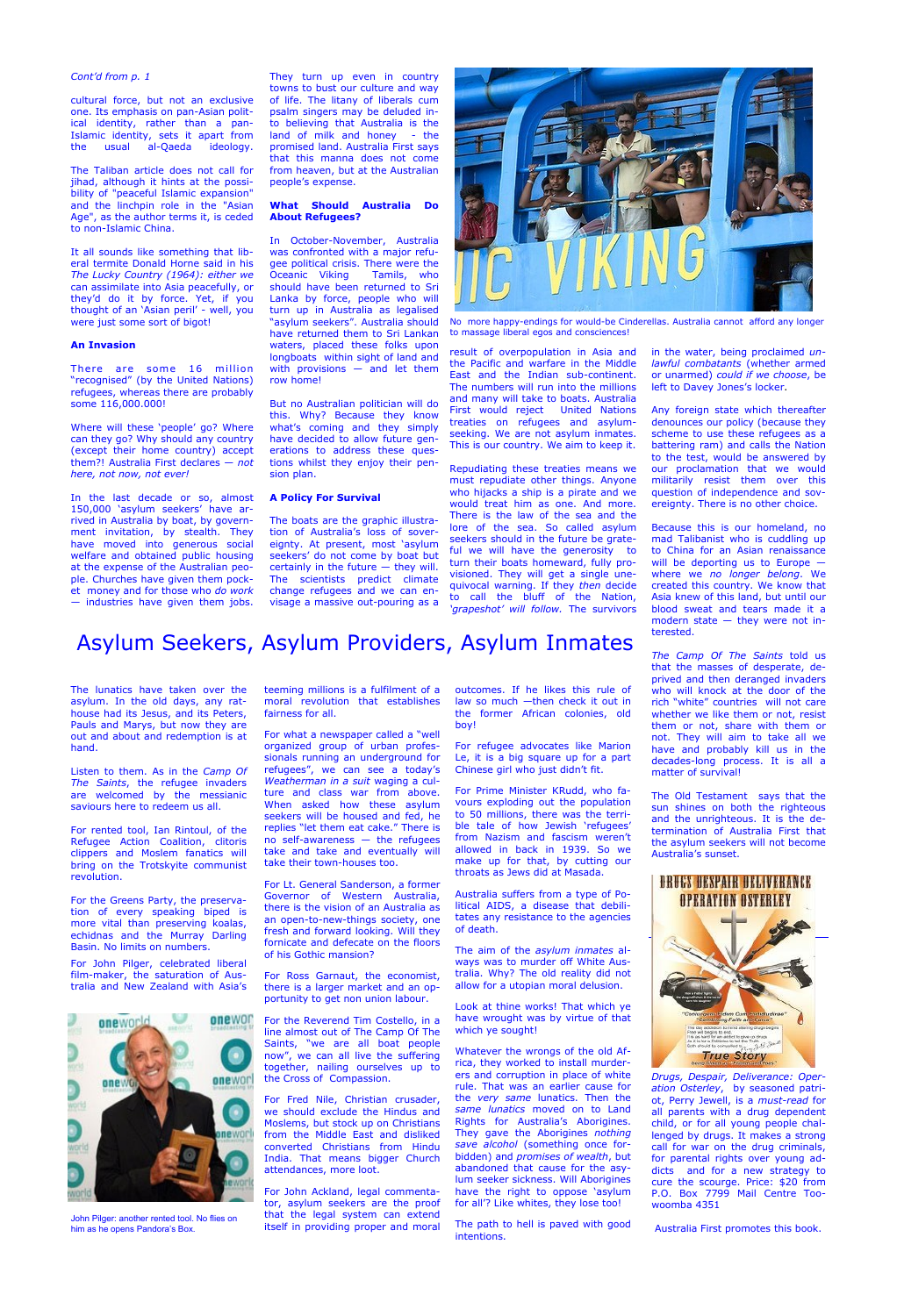dreamy men of vision who would revive the 'Bradfield Scheme'. Beatmake Australia great.

survival.

extended.

things: we could rescue the envi-gators. ronmental decay of the Murray Darling River Basin and we could res-Of course, the Beattie scheme was by nature and by globalisation.

### **The Bradfield Scheme**

Sydney Harbour Bridge, put forward Scheme doable? *Well, yes we can!* in 1938 a plan to drought-proof Central Australia from Queensland **Enter The Dragon's Daughter** to the Murray and beyond.

one into the other, then into the field Scheme should be forgotten. Thompson, thence into Lake Eyre, refilling it and, with evaporation, Why? We could say blood is thicker fall throughout inland Australia

Believing he could turn central Ausland in pursuit of his dream.

bate.

While Bradfield had his supporters, not to know. there was also no shortage of

It might be better now, not to en-sex with Lucy-pie-in-the-sky-withvisage Lake Eyre as an inland sea, shares-in-De-Beers. It is a load of but a version of Bradfield that rescues the present for the future.



A celestial seed rooted in its new 'terra nullius'. So solly Penny Wong!

About Audacity Established 1977. Re-established 2007.

The Bulletin of the 21st Century

*That which failed to destroy us, only made us stronger.*

Subscription: Audacity will be published quarterly. \$6 for 4 issues. Cheques / money orders pay Australia First Party.

Our logo is the Janus head imposed upon the Southern Cross. This Roman god looked backwards and forwards, binding past, present and future

Audacity, printed and authorised by A.F. Norwick 725 Princes Highway, Tempe 2044

vegetables and almost all of Australia's dried vine fruit production, plus a wide variety of other agricultural products. Why let it die?

Experts say that the Basin, already struggling with low rainfall and polluted in-flows is now facing algal blooms which are killing fish and threatening the public health.

Chief executive of the Murray Darling Basin Authority, Rob Freeman, says January 2009 was almost the driest on record. There is also soil erosion, more acidic soil, declining native vegetation and then weeds and other unpleasant plants will increase and cause problems.

Our national poet, Henry Lawson, in In early 2007, Queensland Premier his *Australian Engineers*, hoped for Peter Beattie of all people, chose to It may now be no longer a matter Australians', was tailored specifically of a *vision splendid*, but one of pure to address growing national alarm After more than half a century of posed to take the water further south domination by cuckoos, queers and than Bradfield envisaged, all the way cuckholds, the vision is no longer to the Warrego River, a tributary of even splendid, just jaundice-like the Darling. He claimed that this Yet, there was a man with a real South Wales and South Australia by plan, with which we mortals may up to 1000 gigalitres per annum: aptinker a little for historical circum-proximately the same amount drawn stance and achieve two great from the system by Queensland irritie's 2007 version of the plan, which he presented in an 'open letter to all about the long-term health of the Murray-Darling Basin. Beattie prowould increase the flow through the Darling and Murray into western New

> So, it is time for radical action. To echo the gung-ho, cum Dung-Ho of the KRuddite / Obamaniac alliance – *yes we can!*

### \_\_\_\_\_\_\_\_\_\_\_\_\_\_\_\_\_\_\_\_\_\_\_\_\_\_\_\_\_ UNITY AND INITIATIVE

*In keeping with its policy of unity in struggle, the party endorses the following events and groups:*

### **SYDNEY FORUM 2010**

The Sydney Forum 2010 will be a two day free speech event set for the last weekend of September. The new website for the Forum will put you in touch with the future speakers' list and give other necessary details. The website reports on the successful 2009 Forum. See:

cue much of Australia's agricultural endorsed by billionaire Richard Pratt industry from certain destruction – who prattled on to increase Austral-Jack Bradfield, who designed the resources are finite. Is the Bradfield ia's population, thereby recapitulating one of the very problems that had caused the water shortage. His primary economic lesson should be that

www.sydneyforum.net

Uphold the *Nether Left Nor Right* alternative! Make plans to be there!

\_\_\_\_\_\_\_\_\_\_\_\_\_\_\_\_\_\_\_\_\_\_\_\_\_\_\_\_\_\_\_\_\_\_

### **AUSTRALIAN LONG DISTANCE OWNERS' AND DRIVERS' ASSOCIATION**

Dr. Bradfield's original plan involved Change And Water, like a true daughdiverting the waters of the upper ter of the Motherland, has told Ausreaches of the Johnson, Tully, Her-tralian farmers that "no dams" will be bert, Burdekin and Flinders Rivers built in Australia and that the Brad-Penny Wong, Minister for Climate

tion and rainfall and also decried land, like at Liverpool Plains, is sold the project's huge cost. The Com-to the Chinese imperialists so they monwealth Department of Post-War can mine coal.

> Led by truck owners and drivers and to defend their professional interest is ALDODA. The President is 'Bunny' Brown, a determined advocate for truckies rights.

P.O. Box 13 Adelong 2729 0438 072 494 aldoda@hotmail.com

\_\_\_\_\_\_\_\_\_\_\_\_\_\_\_\_\_\_\_\_\_\_\_\_\_\_\_\_\_

### **EUREKA COUNCIL OF NEW SOUTH WALES**

The Eureka Council was established to defend and articulate the native-Australian cultural heritage, something ignored or deprecated in turn by the multiculturalist industry.

creating a climate change and rain-than water and personalise it to say tralia into a "Ghirraween" (a place sacred scrotum of Siberian Tigers. of flowers), Bradfield spent much of The poor old Murray River cod is his latter years on horseback sur-thought less of by Penny than a codveying the wilds of north Queens-piece for her gender-bender friends He died in 1943, but the Bradfield *prattle on* about shutting down ineffi-Scheme continued to generate de- cient agriculture and buying water that she hails from a culture where anything which vaguely moves is part of the menu, from Panda paws to the and the carp has his rights to pollute the rivers whilst they *carp on* and rights. These folks must know what they are doing. They are too smart

# And never a pile of lock we drive - but a few mean tanks we scratch for the fate of the nation is nought compared to the turn of a cricket match. Henry Lawson, "The Storm That Is To Come"

prominent detractors who ques-So Australia dies. The farms fall into tioned his theories about evapora-neglect. The people walk away. Farm

### AUSTRALIAN IDENTITY

"We are for this Australia, for the Nationality that is creeping to the verge of being, for the progressive people".

William Lane, BOOMERANG, 1887.

Construction even drafted a "standard reply" to stonewall en-**We Won't Sell Our Birthright!** quiries about the scheme. "There is considerable doubt on the part of The solution from the establishment some expert authorities whether all the arguments in support of the (howsoever that may be caused) is to scheme can be substantiated," the trade carbon emissions and buy up department stated. with all matters of climate change water licenses and speculate in a new psycho-delicatessen where they have

"Australia is not a sect or a section, it is not a caste or a class, or a creed, it's not to be a Southern England nor yet another United States. Australia is the whole white people of this Continent."

BOOMERANG November 18 1887.

"By the term Australian we mean not just those who were merely born in Australia. All white men who come to these shores with a clean record and who leave behind the memory of the class distinctions and religious differences of the Old World, all men who place the happiness of their adopted land before imperialism, are Australian."

BULLETIN magazine, July 2 1887.

"I reject in conscience, the idea that Australia should or can ever be a multi-racial society and survive.

Arthur Calwell, BE JUST AND FEAR NOT, 1972.

\_\_\_\_\_\_\_\_\_\_\_\_\_\_\_\_\_\_\_\_\_\_\_\_\_\_\_\_\_

### **CLASSIC AUSSIE TEXTS BY FRANK ANSTEY, MP**

*The Kingdom Of Shylock* and *The Money Power* explained the rise of finance capital in the early 20th Century. What is money? How is it created by private banks? What was the nationalist alternative?

Go to the Nationalist Archive at www.alphalink.com.au/~radnat



P.O. Box 93 Blaxland 2774 publicofficer@eurekacouncil.com.au together with 10 per cent of barley, 7

hippie-become-yuppie *codswallop* dressed up as capitalist rationality. Well we don't buy either capitalism or

their rationality!

We demand action for Australia, for our unique environment, our farmers,

our culture on this Continent.

Consider Mildura–Wentworth , one of Australia's largest and most diverse agricultural regions, with both irrigation based horticultural industries and dry-land broadacre industries. The region produces around 21 per cent of Australia's wine grapes and citrus,

per cent of wheat, 5 per cent of vege-



Jack Bradfield: men of vision will be needed again in Australia